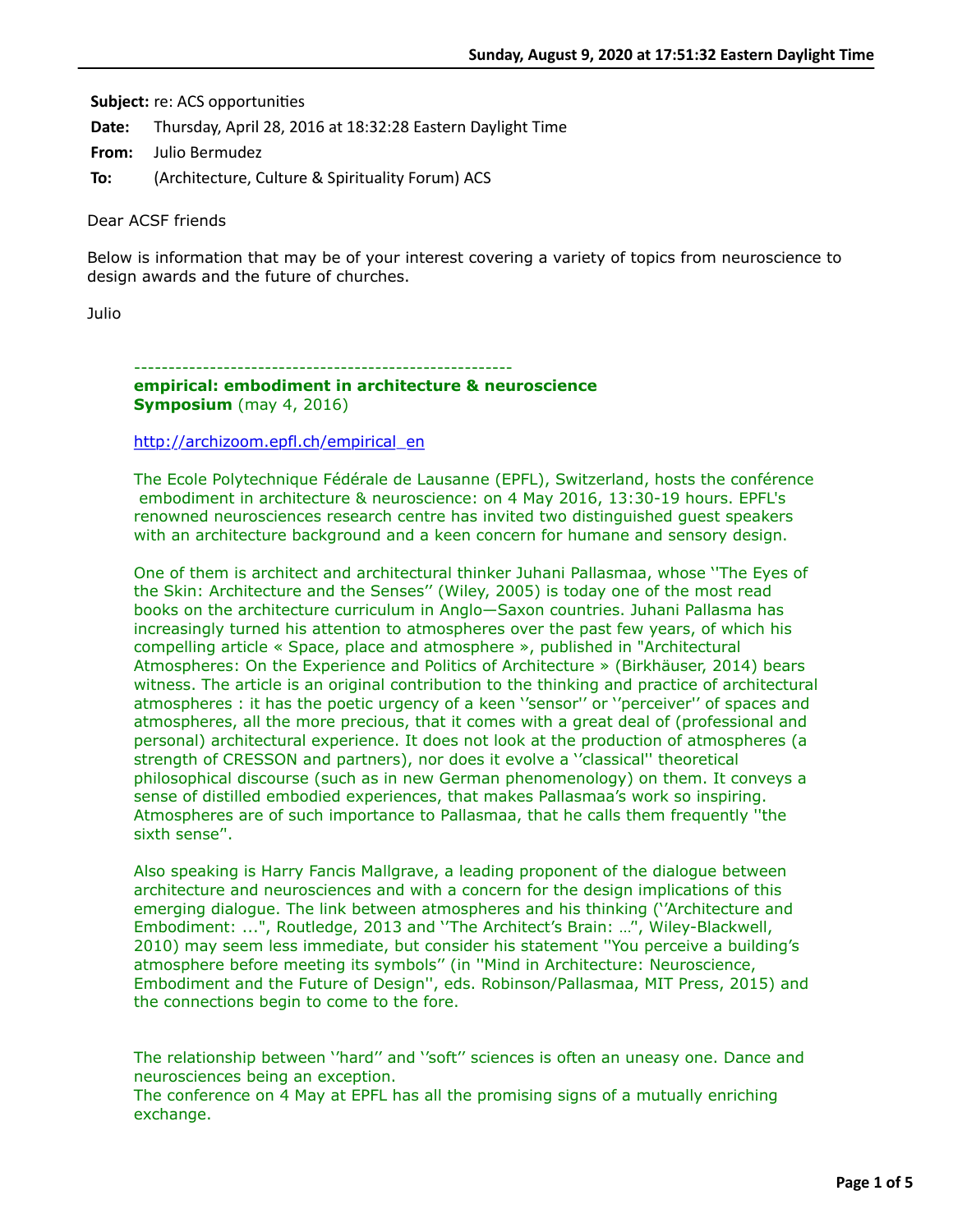#### **Ressources:**

[http://www.anfarch.org/wp-content/uploads/2014/01/Helsinki-2013-Architecture-](http://www.anfarch.org/wp-content/uploads/2014/01/Helsinki-2013-Architecture-Neuroscience.pdf)Neuroscience.pdf

#### -------------------------------------------------

#### **Faith & Form/IFRAA International Awards Program for Religious Art & Architecture**

The Annual Religious Art and Architecture Design Awards program is co-sponsored by Faith & Form Magazine and the Interfaith Forum on Religion, Art and Architecture (IFRAA), a knowledge community of the American Institute of Architects. The awards program was founded in 1978 with the goal of honoring the best in architecture, liturgical design and art for religious spaces.

The 2016 call for submissions is open and entries are due **June 30, 2016.**

The entry categories are religious architecture, liturgical/interior design, sacred landscape, religious arts, unbuilt work, and student work.

Entries are welcomed and encouraged from architects, landscape architects, designers, artists, students, and consultants.

For more information: <http://www.faithandformawards.com/>

------------------------------------------------

# **The Biblical Foundation of Sacred Architecture**

Lecture by architect Duncan Stroik

Where: at the Institute for Religion, Politics, and Culture at Washington College, Chestertown, MD (Hynson Room of Hodson Hall) When: Tuesday 3 may at 6pm

------------------------------------------------

# **Reformation Commemoration 1517-2017 / US Symposium**

Lectures and presentations will be held at Yale University in New Haven, CT on October 20-21, 2017 and at the Community of Jesus in Orleans, MA on October 27-29, 2017. <http://www.artsandecumenism.org/>

Beginning in May of 2017 Mount Tabor Ecumenical Centre for Art and Spirituality <<http://>mounttabor.it/> presents an ecumenical adventure including an international symposium [<http://](http://)www.artsandecumenism.org/info-page/> with lectures and concerts in Paris, Strasbourg, and Florence, and a three-week European tour <<http://symposium2017.wpengine.com/reformanda-2017/>> celebrating 500 years of art, architecture, and theology in the ongoing Reformation of the Church.

The commemoration continues in October 2017 in the United States at Yale University in New Haven, CT and at the ecumenical Community of Jesus

<<http://>communityofjesus.org/> in Orleans, MA, culminating with a production of Ralph Vaughan Williams' opera *The Pilgrim's Progress* [<http://w](http://)ww.artsandecumenism.org/ussymposium/pilgrims-progress/> , adapted from John Bunyan's famous allegory.

**The Symbolic Animal Evolution and Neuroethology of Aesthetics**

-------------------------------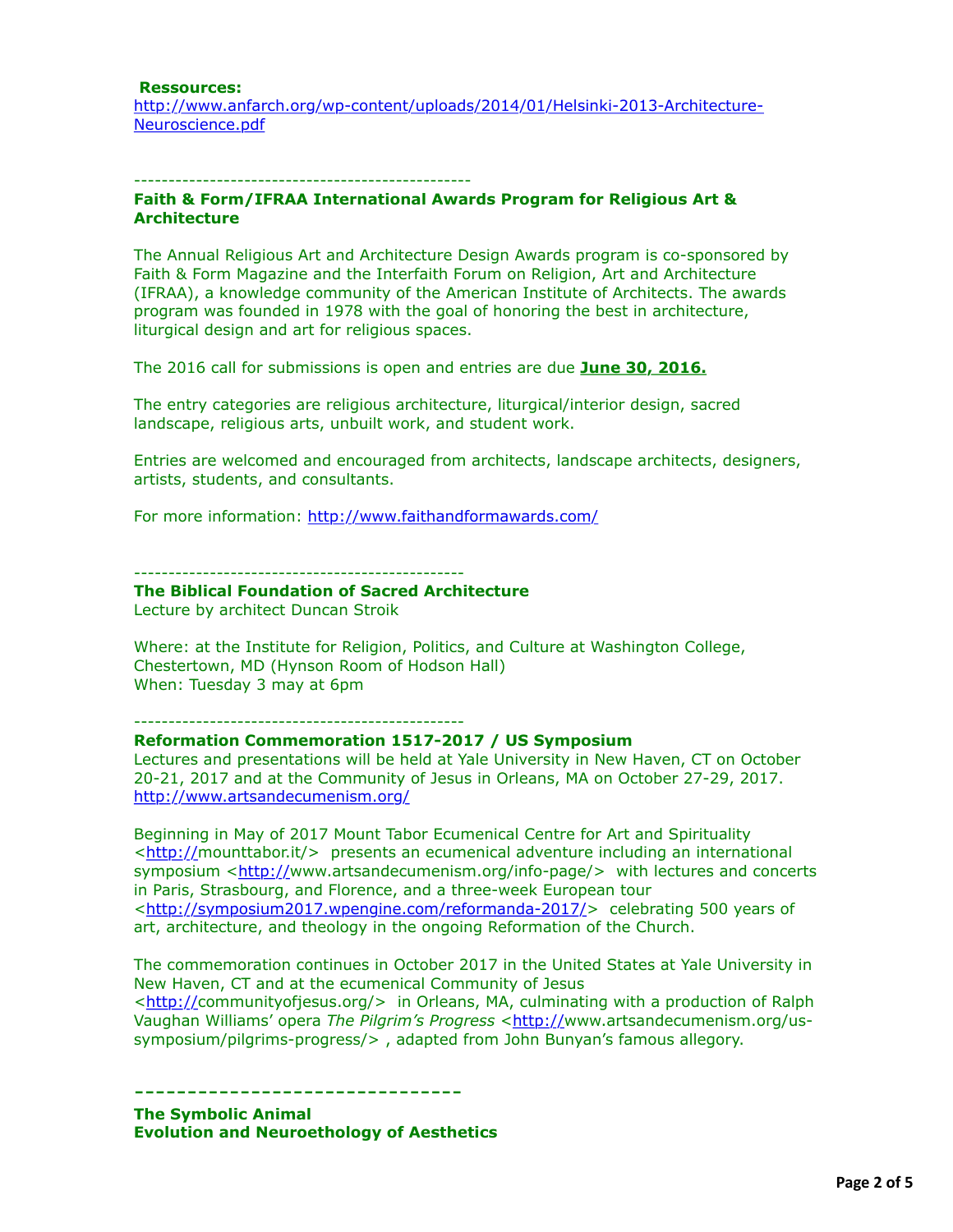October 15-19, 2016 Erice, Sicily, ITALY

Directors of the Workshop:

Leonida Fusani (Konrad Lorenz Institute of Ethology,University of Veterinary Medicine, Vienna & Department of Cognitive Biology, University of Vienna) Vittorio Gallese (University of Parma & University of London)

### Purpose of the workshop

The overall purpose of the Workshop is to investigate the biological mechanisms that underlie symbol making and the perception and appreciation of beauty, from the attractive features of sexually selected traits to human figurative arts. Specifically, we aim to establish a discussion platform between scientists and scholars from different disciplines to address one of the most fascinating yet less understood phenomenon of the animal and human brain, that is, the preference for signals or manufacts that have particular configurational properties or obey to established canons. The workshop will be highly integrative, interdisciplinary, and comparative, including evolutionary biologists, ethologists, anthropologists, evolutionary psychologists, neuroscientists, psychologists, and philosophers. We encourage researchers, students, reporters, other professionals, and anyone interested in the theme of this Workshop to register. There will be opportunities for post-docs to present their research as well as for informal interaction and discussion among all speakers and other workshop participants. During the workshop, a one-day excursion to visit nearby Greek temples is scheduled for all participants.

For more information: <http://symbolicanimal.unipr.it/>

------------------------------------------------

**Sport: Spaces, Places, Money and Politics The Sport Project: Probing the Boundaries: 5th Global Meeting** Call for Presentations 2016

Tuesday 13th September – Thursday 15th September 2016 Mansfield College, Oxford, United Kingdom

Sport is a key space for controversies and issues over access, control, space and power. It is also a space for the construction of identity, belonging and community. Every year sports events are hosted and won by communities and nation-states. Every year people do sports or watch sports in spaces: sports grounds, fields, back streets and parks. Every year, there is political struggle over funding that goes to the development of sports spaces, whether it is global events such as the World Cup, or informal spaces such as walking and cycling routes in national parks.

The aim of the 2016 conference is to develop an active network of academics, practitioners and campaigners with an interest in sports geographies. By sports geographies we mean the ways in which we might understand sport as something that creates spaces and places, as well as something that is shaped by spaces and places. An inter-disciplinary sports geography is one that uses the relationship between sport, place and space to tell a story about the meaning of sport, the history of sport and the sociocultural importance of sport: for example, about the relationship between Le Tour de France, landscapes and French identity. Themes within the conference include:

- Understanding the social and political potential of sport spaces – can sports spaces be places where social divisions are broken down?

- Who owns and controls sports spaces?

- Exploring the fiscal dimensions of sporting spaces and sporting events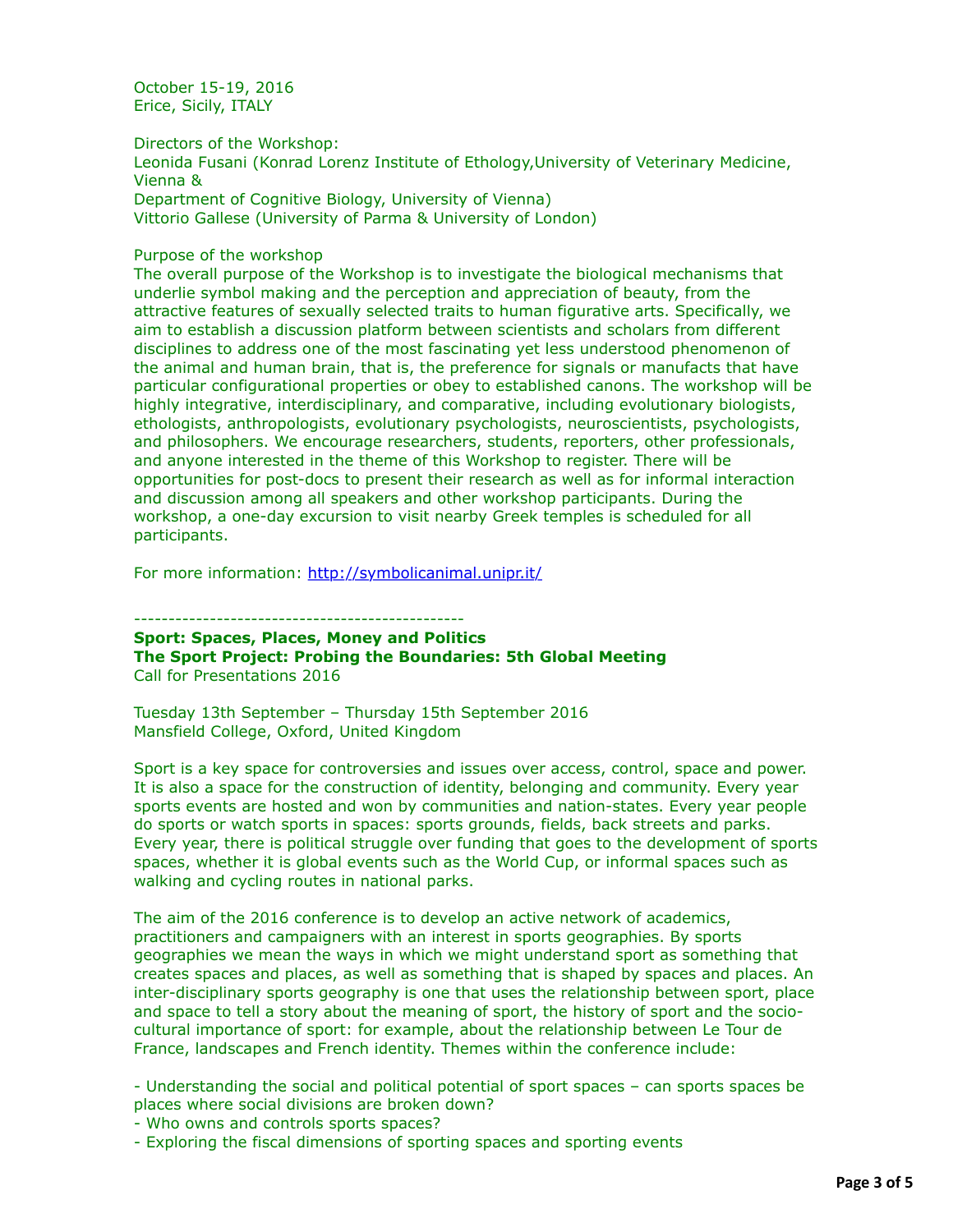- How sport intersect other spaces – cultures, communities, societies and nation-states

- Geographies of sporting bodies the growth and development of sports organisations
- The meaning and purpose of sport spaces what do people use sports spaces for?
- Conflicts over sports spaces who gets access

Further details are available from the conference web site: [http://www.inter-disciplinary.net/probing-the-boundaries/sport/research-streams/sport](http://www.inter-disciplinary.net/probing-the-boundaries/sport/research-streams/sport-probing-the-boundaries/call-for-papers/)probing-the-boundaries/call-for-papers/

### What to Send

300 word abstracts, proposals and other forms of contribution should be submitted by Friday 20th May 2016.

All submissions be minimally double reviewed, under anonymous (blind) conditions, by a global panel drawn from members of the Project Team and the Advisory Board. In practice our procedures usually entail that by the time a proposal is accepted, it will have been triple and quadruple reviewed.

You will be notified of the panel's decision by Friday 27th May 2016. If your submission is accepted for the conference, a full draft of your contribution should be submitted by Friday 5th August 2016.

Organising Chairs: Susan Dun: [s-dun@northwestern.edu](applewebdata://25EAD37A-8019-4A6F-BEEE-51FACCBD574E/s-dun@northwestern.edu) Rob Fisher: [sport5@inter-disciplinary.net](applewebdata://25EAD37A-8019-4A6F-BEEE-51FACCBD574E/sport5@inter-disciplinary.net)

------------------------------------------------

# **THE FUTURE OF CHURHES**

Conference in Bologna, October 5th - 7th, 2016

This conference aims to address the topic of the surplus of churches with a landscapevalorization lense, one that is not only aesthetic but also structural.

#### **Can churches in abandoned contexts still play a key role as a defense of landscape itself? Under which circumstances? With which goals?**

This call for papers begs to answer these questions and others that can expand both the fields of architectural restoration and architectural design, and that also deal with religious and environmental tourism. Moreover, it is about the social meaning of religious buildings and the consequences of their transformation and reuse in specific landscapes, considering both the material and immaterial heritage they represent.

The organizing committee hopes that this interdisciplinary conference could mirror the complexity of dealing with this widespread heritage, which is deeply rooted in landscape and social memory.

Abstracts are expected no later than july 4th at [churchesfuture@ghirardacci.org](applewebdata://25EAD37A-8019-4A6F-BEEE-51FACCBD574E/churchesfuture@ghirardacci.org)

**call for paper web-site: [http://www.da.unibo.it/it/eventi/convegno-il-futuro-degli-edifici-di-culto-the](http://www.da.unibo.it/it/eventi/convegno-il-futuro-degli-edifici-di-culto-the-future-of-churches)future-of-churches** conference mail: [churchesfuture@ghirardacci.org](applewebdata://25EAD37A-8019-4A6F-BEEE-51FACCBD574E/churchesfuture@ghirardacci.org)

------------------------------------------------

**The Constructed Environment** 7th International Conference Krakow, Poland (25-26 May 2017)